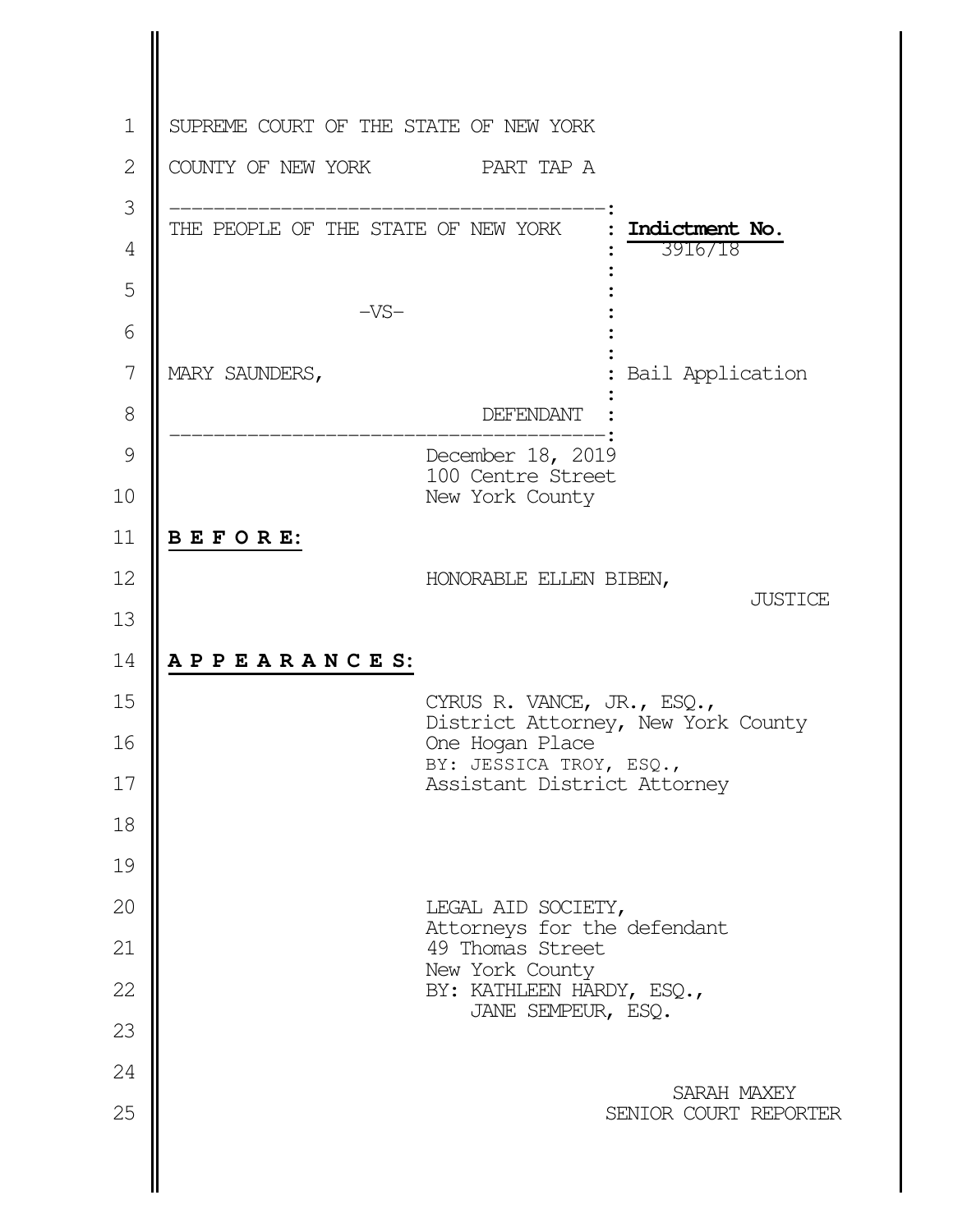|               | Z                                                            |
|---------------|--------------------------------------------------------------|
|               | PROCEEDINGS                                                  |
| 1             | THE COURT CLERK: No. 16 on the Tap A calendar,               |
| 2             | Indictment No. 3916 of 2018, Mary Saunders.                  |
| 3             | Appearances, please.                                         |
| 4             | MS. TROY: For the People, Jessica Troy.                      |
| 5             | MS. HARDY: Kathleen Hardy, Legal Aid Society for             |
| 6             | Ms. Saunders. Also with                                      |
| 7             | MS. SAMPEUR: Jane Sampeur, S-A-M-P-E-U-R.                    |
| 8             | Good afternoon, everybody.                                   |
| $\mathcal{G}$ | THE COURT: Good afternoon.                                   |
| 10            | We put this on for another bail application,                 |
| 11            | correct?                                                     |
| 12            | MS. HARDY: Yes.                                              |
| 13            | THE COURT: All right.                                        |
| 14            | Let me see counsel, and I'll hear you on that.               |
| 15            | (Discussion held off the record.)                            |
| 16            | (Record resumed.)                                            |
| 17            | THE COURT: We had a conference at the bench. This            |
| 18            | matter is on for a bail application. The Court has reviewed  |
| 19            | counsel's submission as well as we discussed that at the     |
| 20            | bench, but let me first hear from counsel. As I said, I      |
| 21            | have reviewed your submission so you can just summarize your |
| 22            | submission, what your request is.                            |
| 23            | MS. HARDY: Yes, Judge. I will briefly summarize              |
| 24            | what I've already asked for in the previous submission as    |
| 25            | well as the first bail application that was made in this     |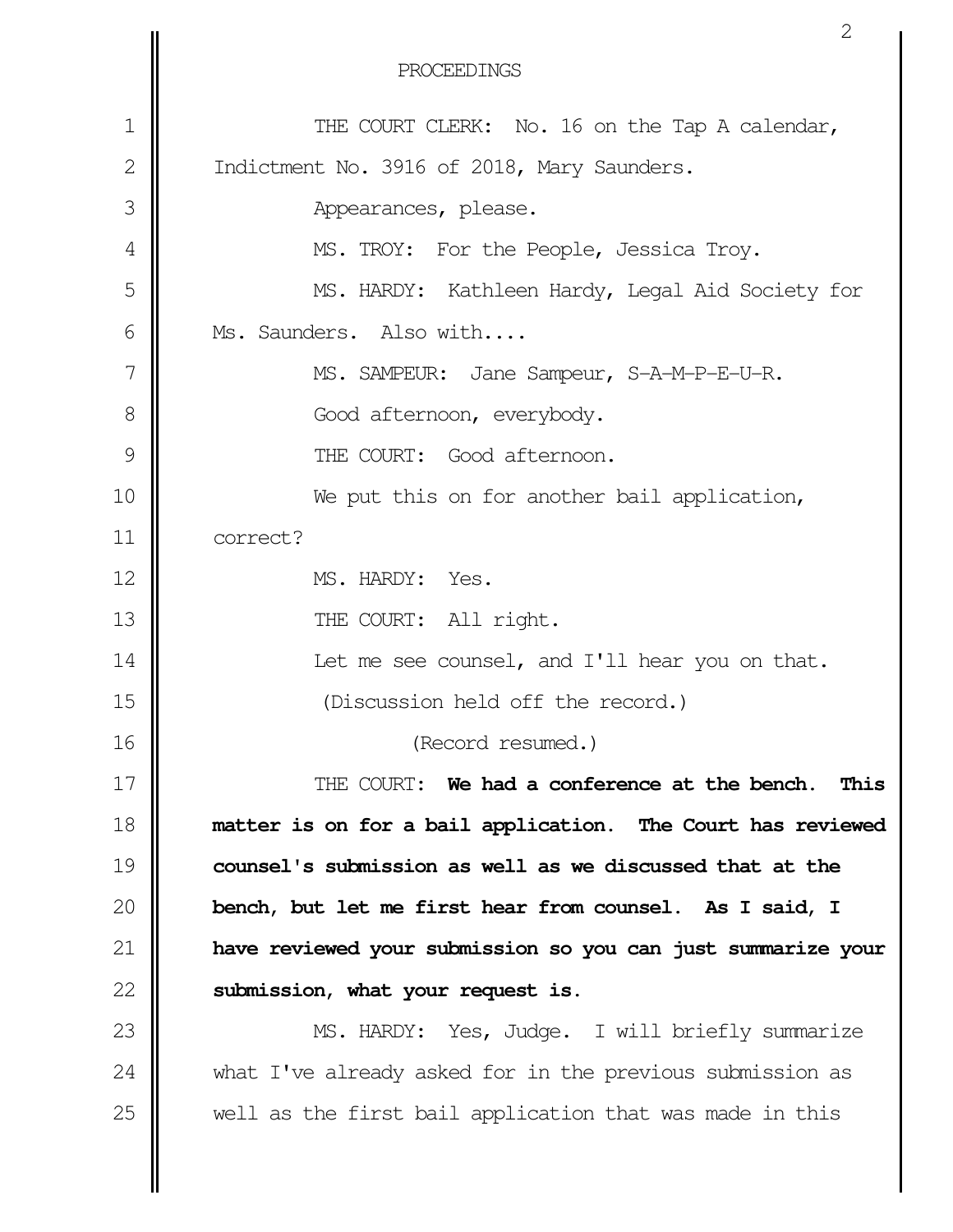case.

1

Judge, we are requesting that the Court set monetary bail in the amount of \$12,000 cash with a personally secured bond of \$120,000 with ten percent cash down or an unsecured bond in any amount. And in addition to that we're asking for electronic monitoring as soon as it becomes available, surrender our client's passport, a curfew, a restriction on her travel and as well as a requirement that she be working. Briefly, Judge, my client is not a flight risk. She turned herself in twice on this case. On the morning 2 3 4 5 6 7 8 9 10 11

after this incident, she went to her job and got a message that the police were looking for her. She went directly to the police station and cooperated with the police. She was released. For ten days, she did not hear anything; and as soon as she was contacted again by the police she surrendered herself a second time. 12 13 14 15 16 17

A second reason that she's not a flight risk, your Honor, is her family. She has two children, Christopher and Shiann (phonetic). I'm sorry, Christian. I said Christopher. I apologize, Judge. She's involved with every facet of their lives. And in the video that we submitted to the Court there are three educators attesting to the fact that our client is very involved parent; that she is constantly at the school; that she has been involved in 18 19 20 21 22 23 24 25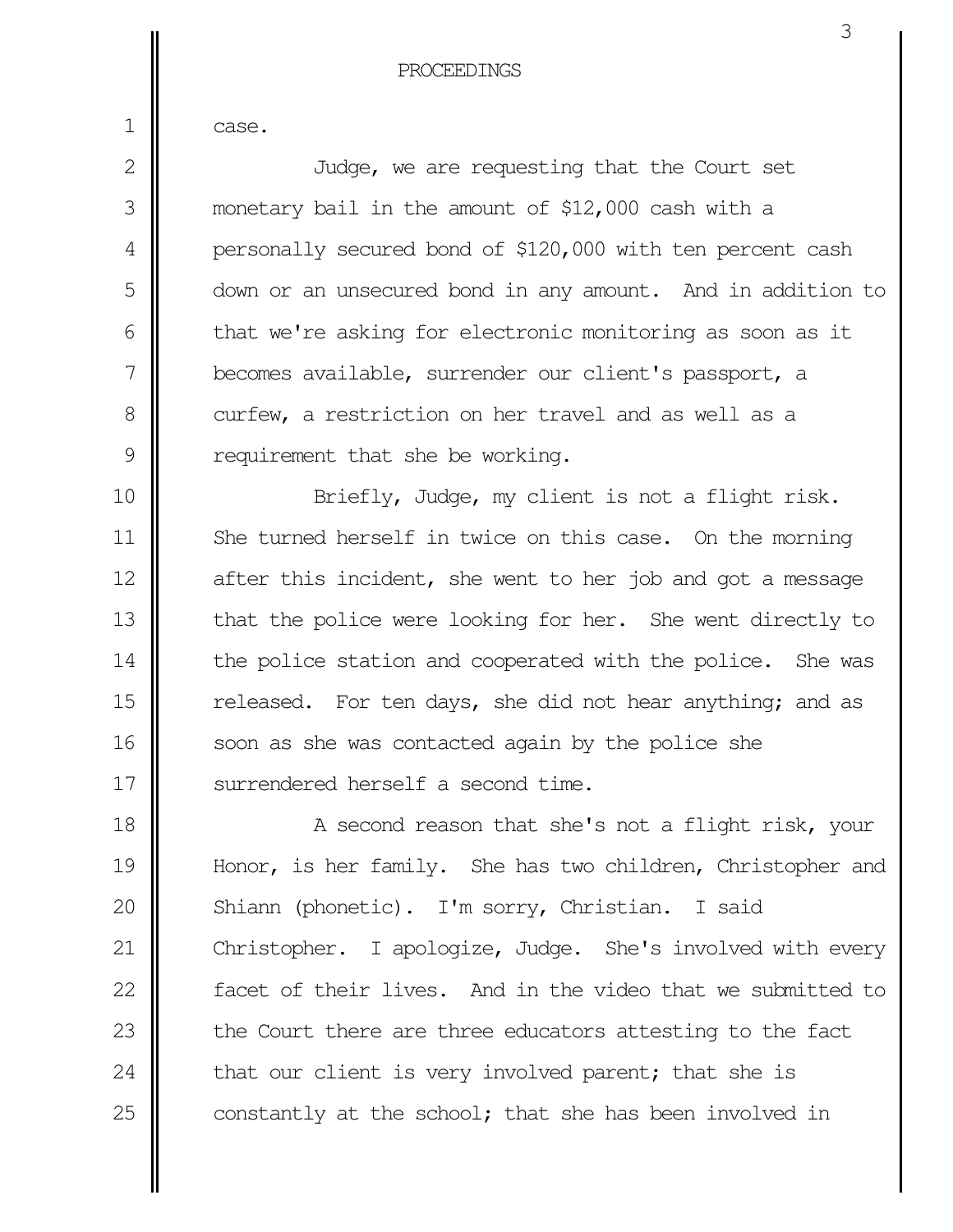organizing after school classes on her own for Computer Science as well as other involvement. She also takes care of her mother and her sister. Finally, Judge, she is employed and has been we've been told by her employer he intends to keep her job open for her. I know the Court has looked at all of the letters that we have submitted to her. THE COURT OFFICER: Yes, I have. MS. HARDY: And, finally, Judge, in terms of the individualized determination of what is the appropriate bail in this case, our client and her family do have \$12,000 cash that they could make in this case. So I would just close by saying that the idea that she would fail to return and flee abandoning her children or her stepmother is not consistent with the person who's described in this video, and the conditions that the defense has set forth are sufficient to ensure her return to court.crime. THE COURT: All right. People. MS. TROY: Your Honor, I'm going to ask that the bail that was put in place at the last bail hearing by Judge Ward in the amount of \$250,000 cash be maintained. We also request, your Honor, to set a \$500,000 insurance company bond or \$750,000 partially secured surety bond. 1 2 3 4 5 6 7 8 9 10 11 12 13 14 15 16 17 18 19 20 21 22 23 24 25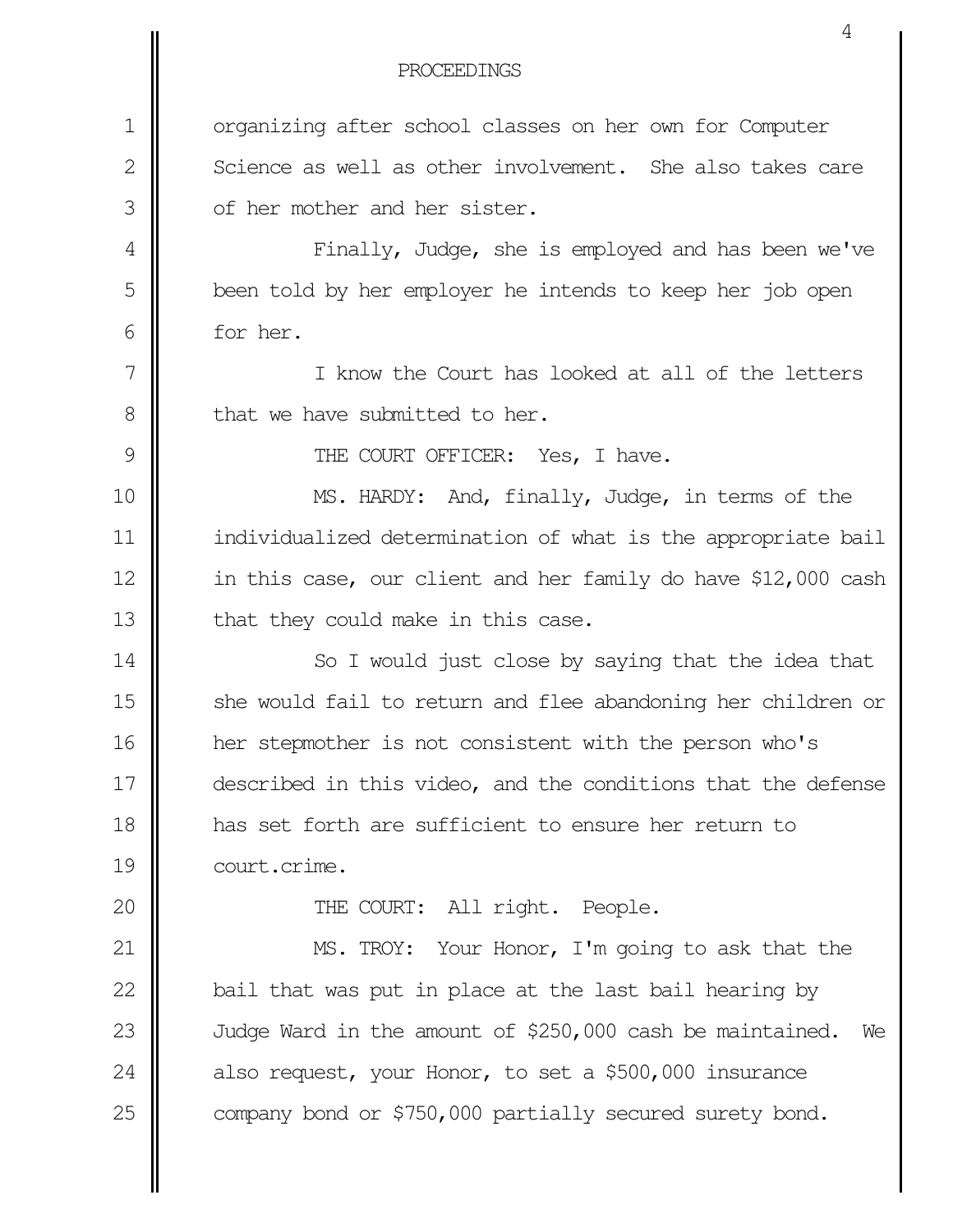```
PROCEEDINGS
```
1

2

3

4

5

6

7

8

9

10

11

12

13

Your Honor, we do not dispute that Ms. Saunders has not get a criminal record at this time. We do not dispute that she hasn't been in trouble or that she's been employed or that she has a family.

Judge, it is not a minor point, however, that she was involved in a gang assault and a brutal murder. While she's facing 25 years to life on the murder and even if she's only convicted of gang assault, she's still facing five to 25 on that. This is an extremely brutal, very serious crime. And as your Honor is aware it's all captured on video. Judge, we feel this is a strong case, and that the individual's exposure is very significant. And that as a result of that she poses a flight risk.

Your Honor, I understand that the video and the letters that were written on Ms. Saunders' behalf are compelling, but at the same time the People have to remain cognizant of the flight risk that's presented here simply because of how serious a case this is and what this individual is facing. 14 15 16 17 18 19

And, Judge, you know, I would just point out that in the video which I know your Honor reviewed Ms. Saunders is clearly on this video. She's clearly part of the incidents that lead up to this gang assault. Her brother is very clearly brandishing a weapon. It's very clear on the video that he repeatedly stabbed the decedent in this case. 20 21 22 23 24 25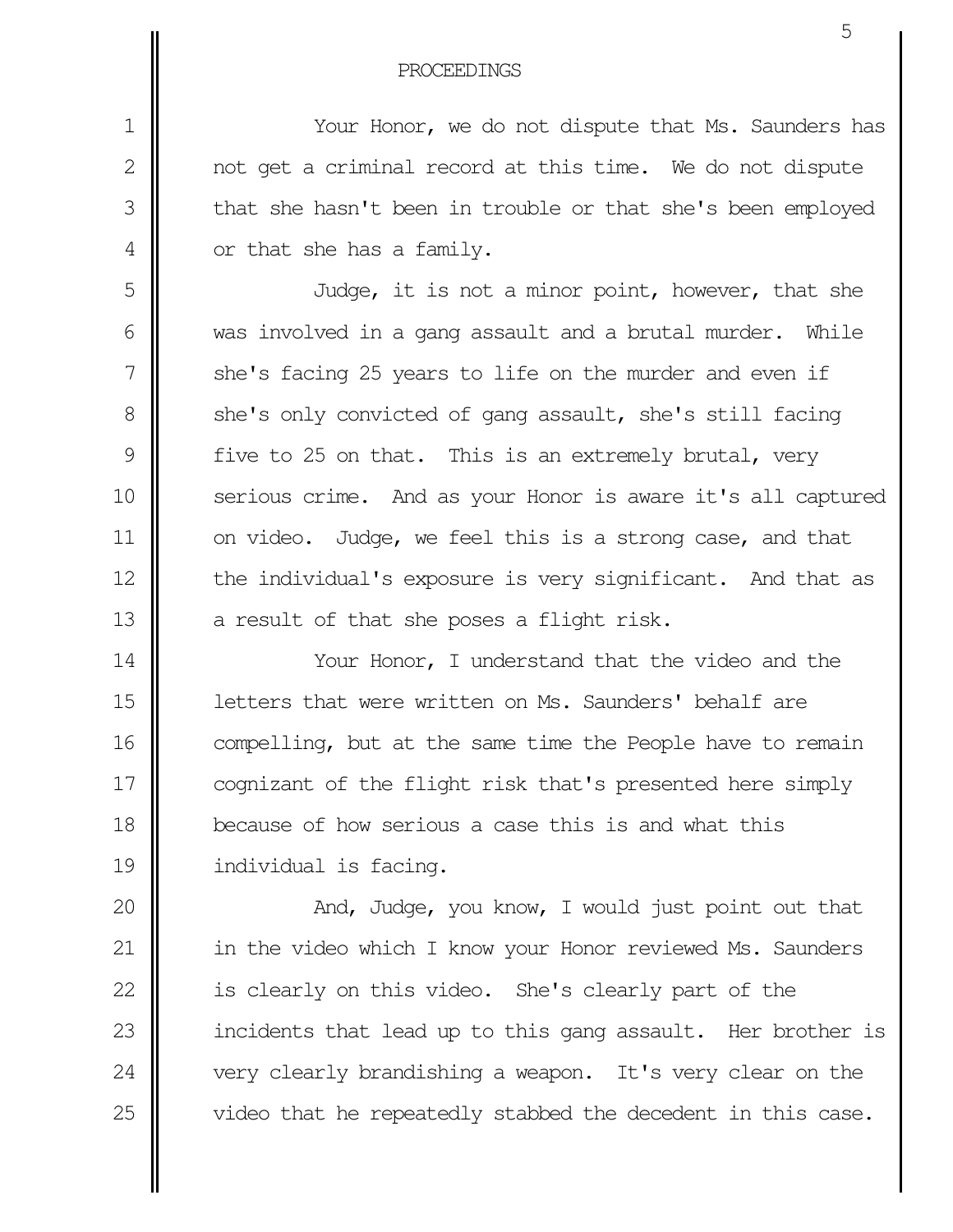| 1             | The decedent was stabbed 11 times. And for all of that       |
|---------------|--------------------------------------------------------------|
| 2             | Ms. Saunders very clearly participates, punches and kicks    |
| 3             | the victim, and as the victim is trying to flee and escape   |
| 4             | the situation she's running after him and tries to catch     |
| 5             | him, continues to chase him across --                        |
| 6             | THE COURT: I've seen the video.                              |
| 7             | MS. TROY: -- the street.                                     |
| 8             | So, your Honor, we strongly object to any bail               |
| $\mathcal{G}$ | being set that's lower than the \$250,000 cash the Judge has |
| 10            | already set.                                                 |
| 11            | THE COURT: We've conferenced this case. It's been            |
| 12            | submissions on this case which the Court has reviewed, and   |
| 13            | the Court must do an individualized determination under the  |
| 14            | rubric of the new law because the next adjournment would be  |
| 15            | after the effective date of that law. Counsel is correct.    |
| 16            | It's a different analysis under the new law or the restraint |
| 17            | following that analysis.                                     |
| 18            | The People are correct. The crime is a very                  |
| 19            | serious crime, and the video is actually one of the clearest |
| 20            | videos I've seen. It's a compelling video, and it does show  |
| 21            | Ms. Saunders' involvement. It's serious. And her exposure    |
| 22            | as a result of that is serious, and that is a factor that    |
| 23            | the Court can consider.                                      |
| 24            | On the other hand, the Court must also consider her          |
| 25            | history and her activity. And this is her first arrest, and  |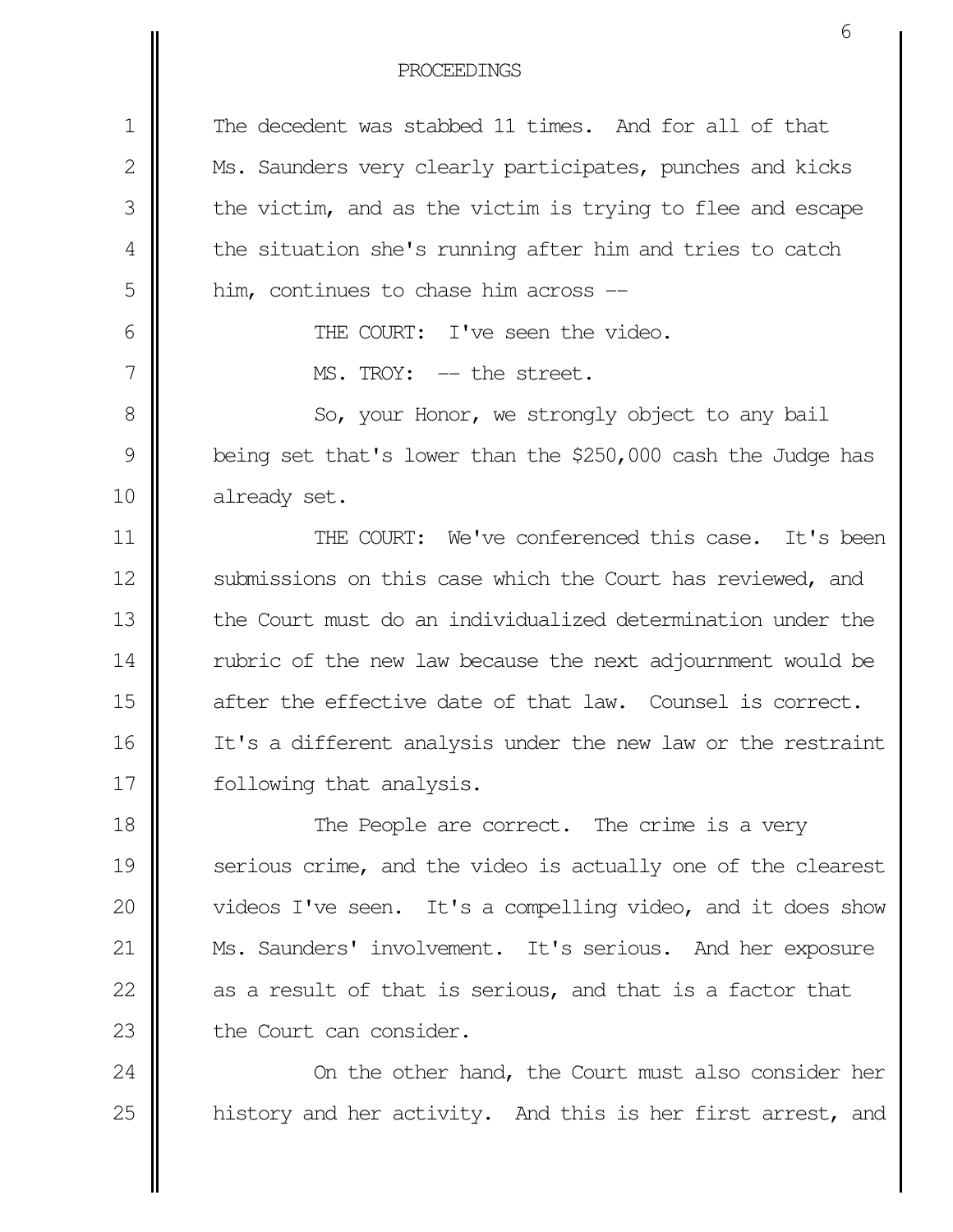she as a family. The Court is very compelled that there are very significant, collateral consequences to a minor and slightly older child. There's disruption in both their education as a result of this tension, and that is concerning to the Court and I think a factor that the Court can and should consider. It also goes to the risk of flight to avoid prosecution. 1 2 3 4 5 6 7

So for those and other reasons based on the record presented to the Court the Court will modify the bail. This is a qualifying offense, and a very serious offense; but bail will be set in the amount of \$120,000 insurance company bond, \$120,000 personally secured surety bond with a ten percent collateral, two financially responsible obligors, and a 72-hour surety order with respect to that surety bond or a \$25,000 cash alternative. Those are the three forms of bail. 8 9 10 11 12 13 14 15 16

In addition, the Court will set certain non-monetary conditions that the Court finds unnecessary to ensure her return and also part of the least restrictive alternative which, of course, is the analysis. There will be a 9:00 p.m. curfew unless there is a work or school-related event that requires altering that curfew, and that could be done on permission of the Court. She's not to travel outside of New York City again except on permission of the Court, and that permission will be granted on an 17 18 19 20 21 22 23 24 25